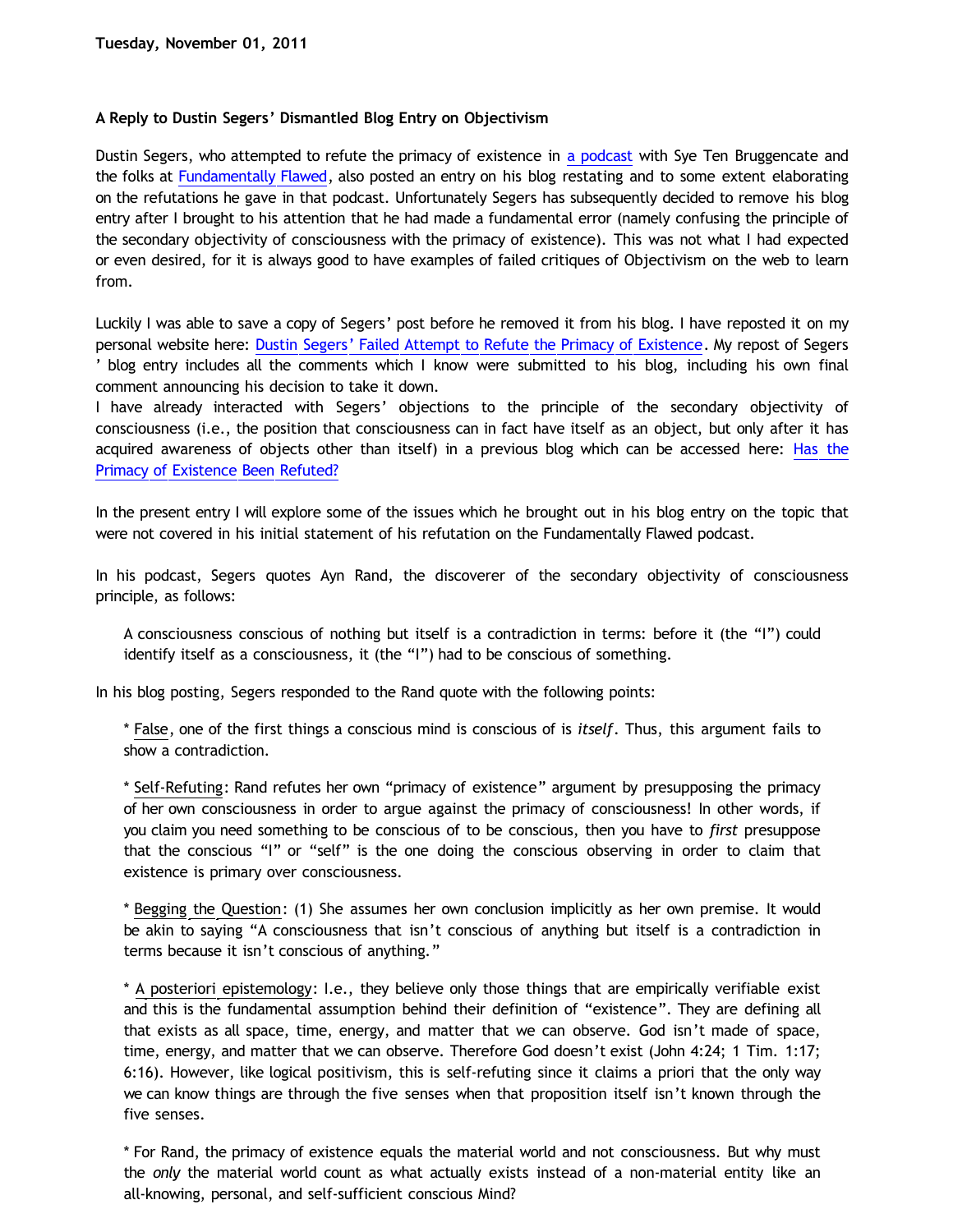Segers offers nothing new in his first and third points, so I'm content to rest on my response to both in my previous blog entry. I will instead focus on his second and fourth points, as well as his last paragraph and concluding remarks, which contain new claims in need of correction.

In the case of his second point, Segers adds something new to what he originally stated in his presentation on the Fundamentally Flawed podcast. In the restatement of Segers' second point below, I have underlined the portion which was not present in the podcast:

**Self-Refuting**: Rand refutes her own "primacy of existence" argument by presupposing the primacy of her own consciousness in order to argue against the primacy of consciousness! In other words, if you claim you need something to be conscious of to be conscious, then you have to *first* presuppose that the conscious "I" or "self" is the one doing the conscious observing in order to claim that existence is primary over consciousness.

Numerous points can be made against this.

First, notice that Segers offers no reason for supposing that one needs "to *first* presuppose that the conscious 'I' or 'self' is the one doing the conscious observing in order to claim that existence is the primary over consciousness." Even more importantly, Segers gives no reason why one's identification of himself as a conscious subject (as the "I" or "self" performing the conscious activity) cannot be a later discovery, a discovery made *after* the subject has experienced awareness of objects distinct from itself. This is in fact what can be observed in human children as they develop. Their first conscious experiences are of the objects which they see, touch and hear around them. In fact, in the case of my own daughter's first moments outside the womb, her conscious state was as primitive as they come, operating purely on the sensory level of consciousness. She did not have the ability to distinguish different objects from each other qua <>entities this would come much later in her cognitive development. Specialists who have investigated the matter scientifically have even identified various stages in the cognitive development of infants and toddlers. They certainly do not come out of the birth canal knowing propositions, language, mathematics, logic, etc. If that were the case, why would we send our children to schools?

Take a non-human organism which possesses consciousness as an example. For instance, the family dog. A dog is an organism possessing consciousness, namely in the form of sensations and perceptions. Unlike man, however, it does not have conceptual ability. It will never form the concept 'I' or 'self', and yet this does not preclude its ability to be conscious of objects. It does not "presuppose that the conscious 'I' or 'self' is the one doing the conscious observing," it just perceives the objects it perceives in its environment without knowing that it is conscious. It does not introspect (i.e., turn its consciousness inward on itself), so its own consciousness is not one of the objects it's aware of – its consciousness remains focused on primary objects (things which it immediately perceives with its senses) without the secondary objectivity of consciousness ever becoming an issue.

Man also has consciousness in the form of sensation and perception, but also possesses along with this the ability to form concepts. This ability allows him greater latitude and refinement in focusing on objects and distinguishing them from others, retaining them in memory, and of course identifying and integrating them in the form of concepts. It also enables him to introspect once he's explicitly grasped the fact that he is conscious. But before he can do this, he needs to be conscious of something in order for his consciousness itself to be an object to be identified and examined via introspection.

A more detailed answer to Segers' unargued objection is found in the objective theory of concepts. Concepts for nouns such as 'self' and pronouns such as 'I' are not first level concepts – they are complex abstractions integrating numerous more primitive concepts, including but not limited to the axioms – and thus their formation or the mind's grasp of these concepts could not in any way be preconditional to consciousness of objects independent of one's own conscious activity. To insist that such is the case would simply collapse into stolen concepts –it would be using higher abstractions (i.e., concepts such as 'self' and 'I') while denying or ignoring their genetic roots.

I suspect that Segers' confusion lies in failing to distinguish between conscious activity as such (such as direct perception of objects in one's immediate environment) and one's discovery and identification of this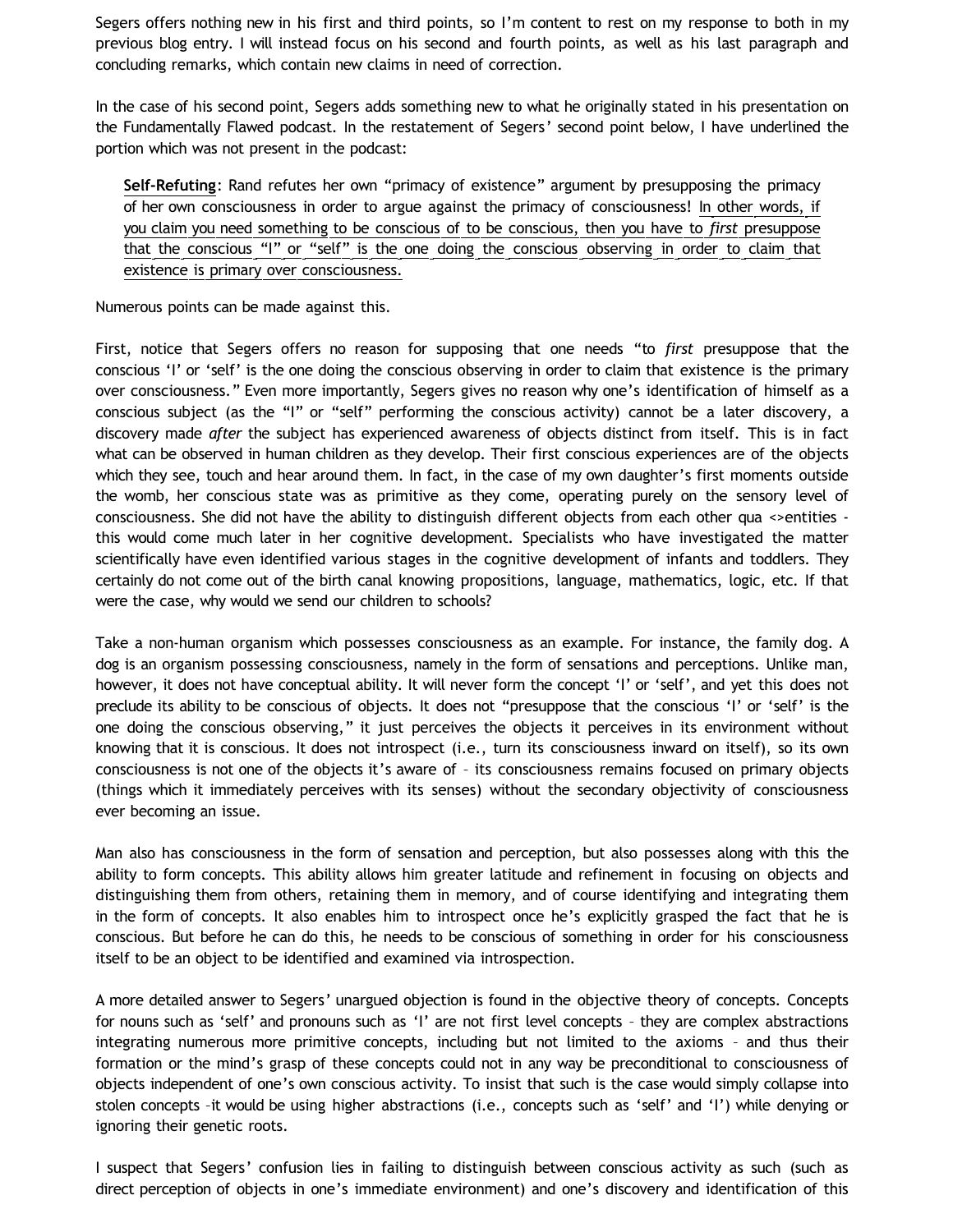activity. These two activities are not the same, nor do they occur simultaneously. On the contrary, the former must occur before the latter can ever be possible, and in fact, it may be the case (and is the case with children, for instance, and many adults unfortunately) that the former occurs while the latter never occurs. For one thing, perception of objects needs to take place before it can be an object of one's own consciousness. I made the case for this in [my previous reply to Segers.](http://bahnsenburner.blogspot.com/2011/10/has-primacy-of-existence-been-refuted.html) If one does not first perceive some object(s), his activity of perceiving them will not have happened, and thus cannot be something one discovers and identifies. If you come to a swimming pool and there's no one swimming in it, there's no swimming (an activity) to be aware of, simple as that.

Let us also not forget the inescapable fact that the former activity – direct perception of objects in one's immediate environment – is in fact autonomic, non-volitional cognitive activity (if I'm awake and my eyes are open, I cannot help but see; also, we cannot turn off pain at will, or expect to feel pleasure when pressing the palm of our hand on the surface of a hot stovetop). By contrast, identifying what one discovers (whatever it might be) is a volitional process, meaning one would have to *choose* to perform this activity once he's capable of it, and nothing will force an individual to make this choice. Many in fact choose not to identify important facts, especially if they implicitly sense the fact that doing so would compromise a commitment they hold on faith.

Segers himself is a case in point. It's clear that he's aware of the fact that he's aware, but he has failed to identify and integrate this fact in an *objective* manner. His denial of the secondary objectivity of consciousness is proof of this: he doesn't want consciousness inherently to need to be conscious of objects other than itself before it can be available to itself as a secondary object. Rather, he *wants* it to be the case that a conscious mind can be its own first object, apparently unaware of the absurdities that such a view leads to. And he wants this to be the case because it's clear that the alternative has fatal implications for his god-belief, and that's what's important to him: protecting his god-belief. Since he is essentially acting on what he *wants* to be the case (rather than on what he can discover in reality by means of an objective method), he is attempting to replace facts with fantasies, as if fantasy could substitute for fact, which means his argument reduces to an expression of subjectivism.

Quite simply, Segers' confessional investment compels him to accept an innumerable series of contradictions, and this is one of them.

So not only would I contend that Rand in fact *does not* "presuppose that the conscious 'I' or 'self' is the one doing the conscious observing in order to claim" either that existence enjoys metaphysical primacy over existence, or that consciousness requires an object independent of its own activity in order to be available as an object itself, I would argue that such a feat would actually not be possible given the fact that she makes this identification on the basis of self-evident facts and through an objective process.

Segers' fourth point in his dismantled blog entry also included additional material that was not present in the version of his "refutation" that he gave in the Fundamentally Flawed podcast. The underlined text below represents the content which is unique to his blog entry:

**A posteriori epistemology**: I.e., they believe only those things that are empirically verifiable exist and this is the fundamental assumption behind their definition of "existence". They are defining all that exists as all space, time, energy, and matter that we can observe. God isn't made of space, time, energy, and matter that we can observe. Therefore God doesn't exist (John 4:24; 1 Tim. 1:17; 6:16). However, like logical positivism, this is self-refuting since it claims a priori that the only way we can know things are through the five senses when that proposition itself isn't known through the five senses.

The portion of text without underlining, which likens Objectivism to logical positivism, has already been dealt with in [my previous reply to Segers](http://bahnsenburner.blogspot.com/2011/10/has-primacy-of-existence-been-refuted.html).

As for the text which is underlined above, what is noticeable right off is that Segers attributes a position to Objectivism without citation or supporting quotes. If Segers had read such views being affirmed in the Objectivist literature, it seems he should give some references; indeed, it's probably the first thing he would have done! But the Objectivist literature does not affirm what Segers attributes to it, so he is either casually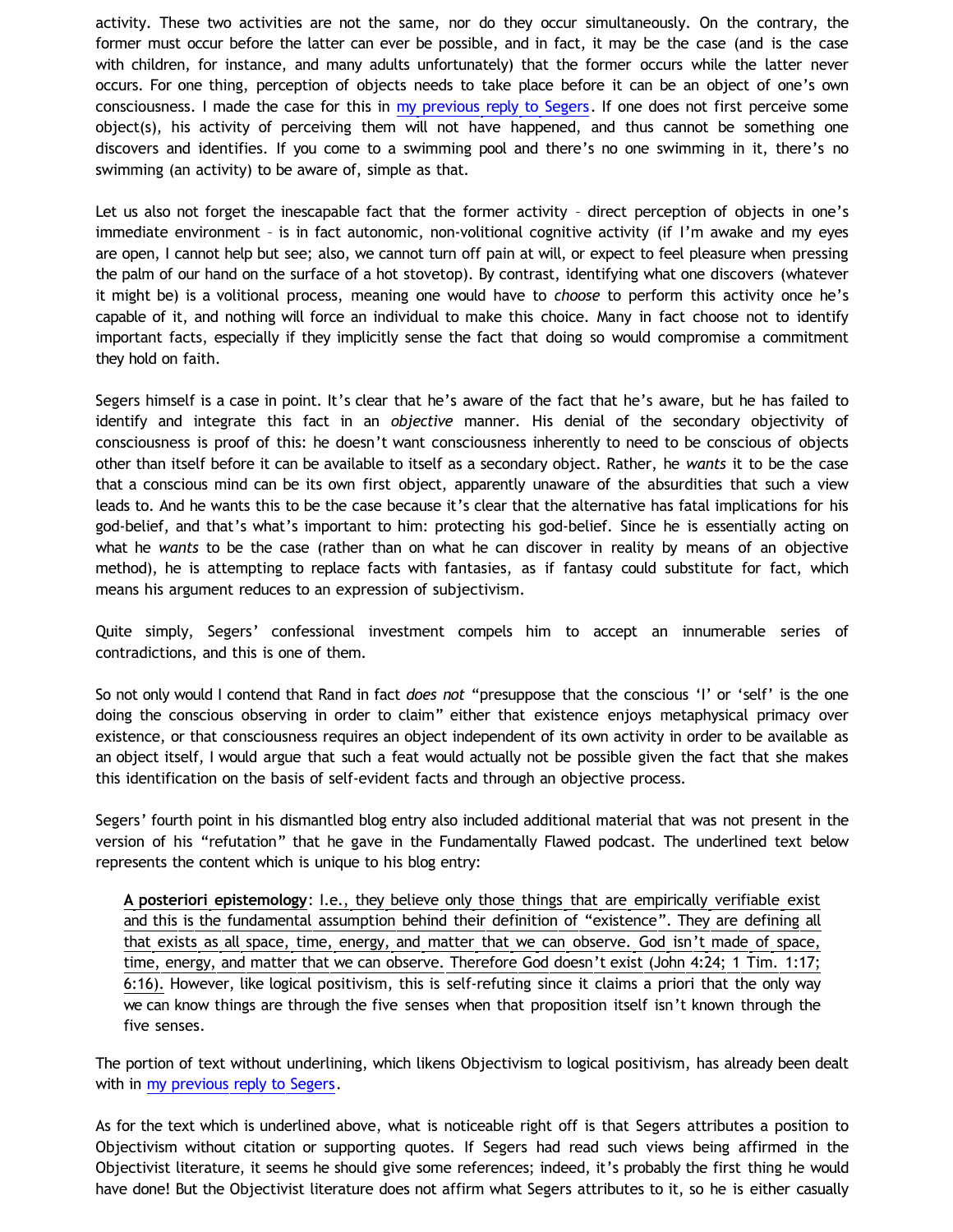assuming that it does, or is simply misrepresenting Objectivism for the sake of making for an easy kill.

The fact is that Objectivism nowhere affirms that "only those things that are empirically verifiable exist," nor is such a view "the fundamental assumption behind their definition of 'existence'." Nor does Objectivism define "all that exists as all space, time, energy, and matter that we can observe." Had Segers any genuine familiarity with the basics of Objectivism, he would recognize that the concept 'existence' is in fact an *axiomatic* concept, which means (among other things) that it is not definable in terms of prior (i.e., more fundamental) concepts. Because of this, it is entirely inaccurate to charge Objectivism with "loading" the concept 'existence' with underlying assumptions which supposedly – even surreptitiously – inform its meaning. Therefore it is important to point out that, *on Objectivism's own terms*, its fundamental axiom *could not* mean what Segers says it means.

Objectivist philosopher Leonard Peikoff reminds us that the axiom of existence "does not tell us anything about the nature of existents; it merely underscores the fact that they exist." (*Objectivism: The Philosophy of Ayn Rand*, p. 4). The axiom of existence – constituting a formalized recognition of a general fact at the fundamental level of thought – makes no claim about the constitution of the things which actually exist. Knowledge of this sort will come later, after reason has been systematically applied to what we discover in the world around us. To make the point clearer, it may in fact be discovered that all that exists is some kind of matter or another, but even then, as a later discovery, this would not be an *axiomatic* truth; it would be a truth founded on an enormous hierarchy of more fundamental truths.

Elsewhere Peikoff makes the following point:

*Existence is a self-sufficient primary*. It is not a product of a supernatural dimension, or of anything else. There is nothing antecedent to existence, nothing apart from it—*and no alternative to it*. Existence exists—and only existence exists. ("The Analytic-Synthetic Dichotomy," *Introduction to Objectivist Epistemology*, p. 109)

Seriously, I cannot for the life of me understand how a rational *adult* could think there's any legitimate dispute against the position expressed here. Occasionally objections against this view arise from an attempt to understand it through a prism which informs key concepts involved in its statement with conspicuously non-Objectivist notions, and these can typically be easily corrected by explaining what specifically Objectivism means by its key terms. I've performed such corrections numerous times on my blog and elsewhere, so I'm somewhat of an old hand at it. But when Objectivists state "Existence exists – and only existence exists," as Peikoff does here, many "thinkers" bristle in reaction to the tone of *certainty* contained in that statement, and it is this – the mere presence of certainty in affirming one's position, especially at the fundamental level of thought – that some individuals find objectionable, even threatening. Such certainty as is found in Objectivism is commonly met with a mixture of resentment and envy – both arising from the same cause: such certainty is something Objectivism's detractors wish they had in their fantasies, but realize in their conscience that they'll never achieve it.

But speaking directly to the matter: If one denies the view that "existence exists - and only existence exist" – what *other than existence* does he think exists, and why? By what means would one have awareness of it? How would one discover it? Do not expect direct answers to such questions at this point. Rather, understand that what will be offered in place of answers will be a series of evasions, rationalizations, highfalutin-sounding counter-questions, murky notions, perhaps even name-dropping and maybe even faltering attempts at poetry. For at this point, knowledge of reality is not the legal tender securing such transactions.

So Segers will not find any support for his claim that Objectivists begin their worldview with the " presupposition" that "only those things that are empirically verifiable exist." I have never read this claim in the Objectivist literature. What Objectivism denies is the supposition, secretly implicit in theistic worldviews, that the things which the mystical mind *imagines* are real. While Christian apologists prefer to frame the debate between theism and atheism as a contest between materialism and immaterialism, the real issue is in fact the proper orientation between the subject of consciousness and its objects, and the worldview perspectives which result from the primacy of existence (i.e., the *objects* of consciousness hold metaphysical primacy over the subject of consciousness) and the primacy of consciousness (i.e., the *subject*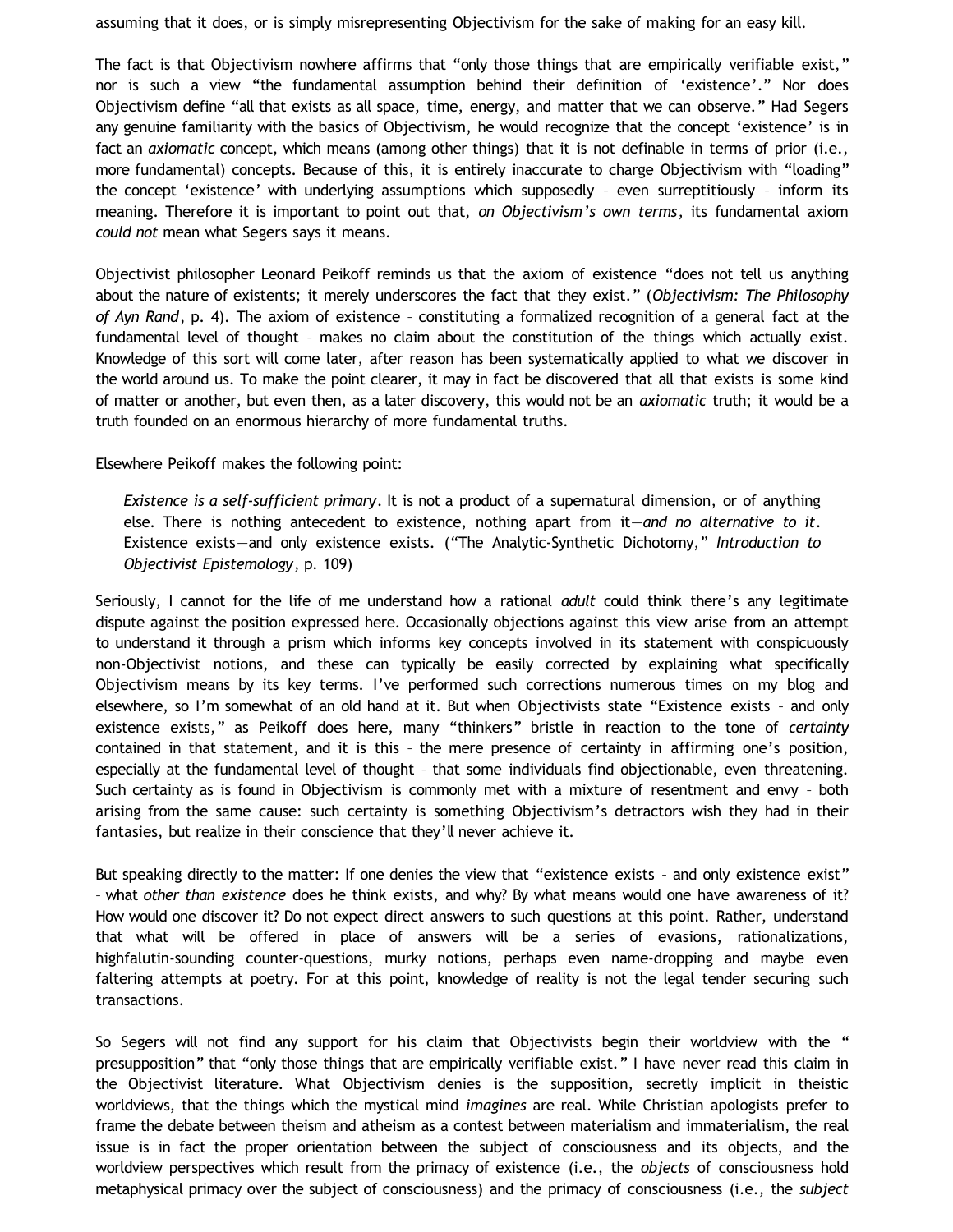of consciousness holds metaphysical primacy over its objects). The former (i.e., the worldview which is based on and consistently applies the primacy of existence) is the *objective* view of the world (since the *object(s)* of consciousness hold metaphysical primacy) while the latter (i.e., the worldview which grants metaphysical primacy to some form of consciousness, whether one's own, to some alleged "group consciousness," or to some imagined supernatural consciousness) is the *subjective* view of the world (since in either case the *subject* of consciousness holds metaphysical primacy). The objective view (informed consistently by the primacy of existence) is the position which recognizes that *wishing does not make it so*. The subjective view (which grants metaphysical primacy to consciousness in some capacity at some point) is the position which ultimately reduces to: wishing *does* make it so. This is the issue of metaphysical primacy which Segers portrays himself as tackling, but in fact seems not even to understand to begin with.

Given these points, it's hard to see how one might seriously suppose that the Objectivist response to theism would be to concoct an argument such as Segers suggests:

Premise 1) All that exists is space, time, energy, and matter that we can observe.

Premise 2) God isn't made of space, time, energy, and matter that we can observe.

Conclusion: Therefore, God doesn't exist.

I've never seen such an argument in the Objectivist literature, and given the fact that Objectivism in fact does not inform its fundamental concepts as Segers mistakenly assumes it does, one should not expect to find such an argument in the Objectivist literature to begin with. And indeed, it is no surprise that Segers nowhere cites an Objectivist source endorsing such an argument. In fact, while individual Objectivists may in fact produce arguments which secure the conclusion that theism is irrational, Objectivism as such recognizes no *obligation* to devote time to the matter since the claim that a god exists is ultimately arbitrary. Besides, there are far better reasons to reject theism than arguments such as the one illustrated above, and Objectivism supplies them.

If Segers wants to examine an argument against theism informed with Objectivist principles, perhaps he might have a look at my article [How Theism Violates the Primacy of Existence](http://katholon.com/Theism_vs_Primacy-of-Existence.htm). Instead of interacting with positions to which Objectivism does not subscribe and calling it Objectivism, Segers can rectify his course of worldview analysis by examining what I have argued from specifically Objectivist premises.

In his [blog entry](http://katholon.com/Doofusman.htm), Segers offered an additional statement which I would like to address:

For Rand, the primacy of existence equals the material world and not consciousness. But why must the *only* the material world count as what actually exists instead of a non-material entity like an all-knowing, personal, and self-sufficient conscious Mind? [sic]

Statements like "For Rand, the primacy of existence equals the material world and not consciousness," only tell those of us who are informed on the issues involved here, that Segers simply doesn't know what he's talking about. The primacy of existence has to do with the *relationship* between consciousness and its objects. Preconditional to such a relationship is the existence of both consciousness and something for consciousness to be conscious of. There is nothing in the Objectivist literature which equates the primacy of existence with "the material world and not consciousness," or suggests that *only* "the material world" is real and consciousness is simply a non-issue. Existence exists. Consciousness also exists. It is part of existence. Consciousness is an attribute of those organisms which possess it. These are facts which Objectivism is content to take into account in developing its philosophical perspective on reality, man, and knowledge.

Segers asks: "But why must the *only* the material world count as what actually exists instead of a non-material entity like an all-knowing, personal, and self-sufficient conscious Mind?" If Segers governed his thought by means of reason, he would not have to ask others to help him with this question. We know without any doubt that "the material world" exists. Why suppose that something else "actually exists *instead* of" the material world?

As I stated above, since Objectivism is built self-consciously on the primacy of existence metaphysics, Objectivists recognize that figments of the imagination are not real. If I imagine a giant four-legged man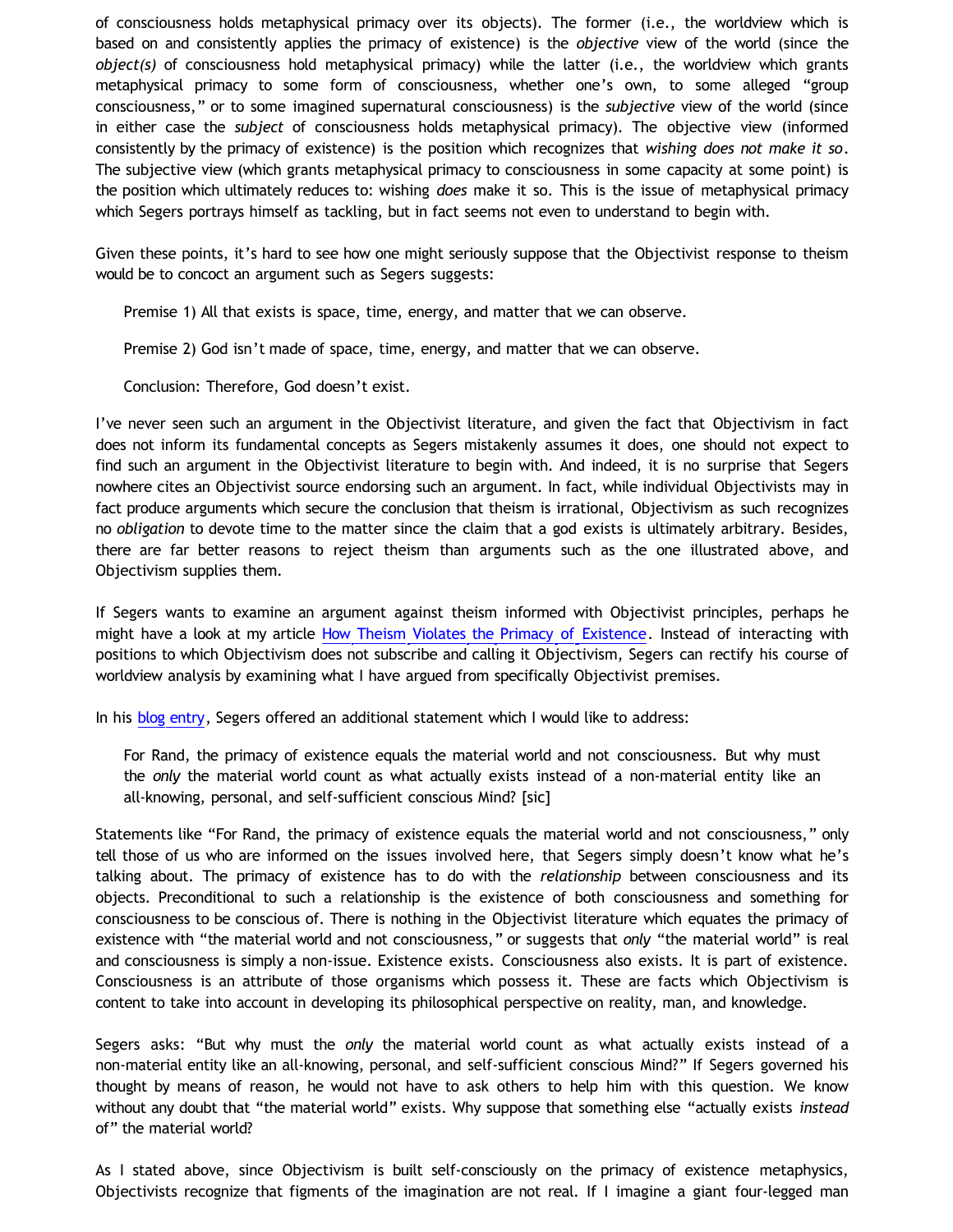walking down the beach juggling 747s in his bionic arms, I would have to be dishonest to suppose that what I am imagining is actually real. Similarly, when I imagine Segers' god creating the universe out of nothing by an act of will and incarnating itself in the form of a human being in first century Palestine, I would have to be dishonest to suppose that what I'm imagining is actually real. We can, along with Segers, *imagine* the " all-knowing, personal, and self-sufficient conscious Mind" that he mentions, but it would be beyond foolishness to mistake what we imagine for what is real. Part of the problem which apologists like Segers face but cannot overcome is the fact that their apologetic program provides no objective alternative to the imagination as the means by which one can apprehend what he calls "God." Another part of the problem he faces, which again he cannot overcome, is the fact that the worldview informed on the basis of such beliefs, assume the primacy of consciousness, a metaphysical perspective which is self-contradicting given the fallacy of the stolen concept which undergirds it.

As part of his "Biblical Refutation" – i.e., a response which explicitly presupposes precisely what is in question – Segers baldly asserts:

God existed logically and temporally prior to the existence of the material world as a non-material, personal entity (cf. John 17:5). This is possible because God's own nature possesses the attribute of aseity; i.e., God is sufficient in His own being and so needs nothing external to Himself. God is eternally triune and eternally interpersonal (cf. John 17:5), thus, the three persons of God enjoyed eternal consciousness of each other within the community of the Trinty.

Of course, we can, along with Segers, *imagine* his god existing "logically and temporally prior to the existence of the material world as a non-material, personal entity"; we can *imagine* that what Segers calls " God" has a nature which "possesses the attribute of aseity"; we can *imagine* that Segers' "God is sufficient in His own being and so needs nothing external to Himself." But the problem is that we have *no alternative* but rely on our imaginations in order to apprehend these claims. Accepting these claims would also commit us to a series of stolen concepts as well as require us to ignore a plethora of facts that we can in fact know about consciousness and related matters for certain, such as that consciousness is biological in nature, that consciousness does not hold metaphysical primacy, that consciousness is finite and operates on the basis of specific means, that those means are identifiable, that consciousness terminates with the expiration of the organism possessing it, etc. We would also have to ignore the fact that the Christian notion of "the Trinity" is internally incoherent, and that accepting such as notion as knowledge of reality constitutes a fundamental departure from reality and the norms of knowledge as defined by the objective theory of concepts – something Christianity does not have.

## Segers concluded that

the assumption that there must be a dichotomy between the primacy of existence and the primacy of consciousness and that because of this dichotomy God must necessarily *not* exist is a self-refuting argument that is easily answered by Scripture and reason.

Several points can be made here, and hopefully they will help to enlighten Segers on some of the profound mistakes which his attempt to refute Objectivism occasion:

\* Objectivism does not assume that "there *must* be a dichotomy between the primacy of existence and the primacy of consciousness"; rather, Objectivism *recognizes* that there is an unbridgeable *antithesis* between the two perspectives, and also that anyone attempting to affirm the primacy of consciousness as a truthful metaphysical account would, if only performatively, have to assume the truth of the primacy of existence metaphysics (since the alternative would be to affirm openly that one thinks the primacy of consciousness is true *because one \*wishes\* it to be true*).

\* The primacy of existence teaches us that the objects of consciousness are not only distinct from the activity by which a subject is aware of those objects, but also that those objects obtain independent of the activity by which it is conscious of them. This axiomatic recognition provides for many subsequent implications, including the recognition that the subject does not create its own objects, but in fact achieves consciousness of them by some specific means which also obtain independent of their present operation (just as a bulldozer exists independently of someone operating it; operating a bulldozer does not result in its existence). Thus the idea of a conscious "